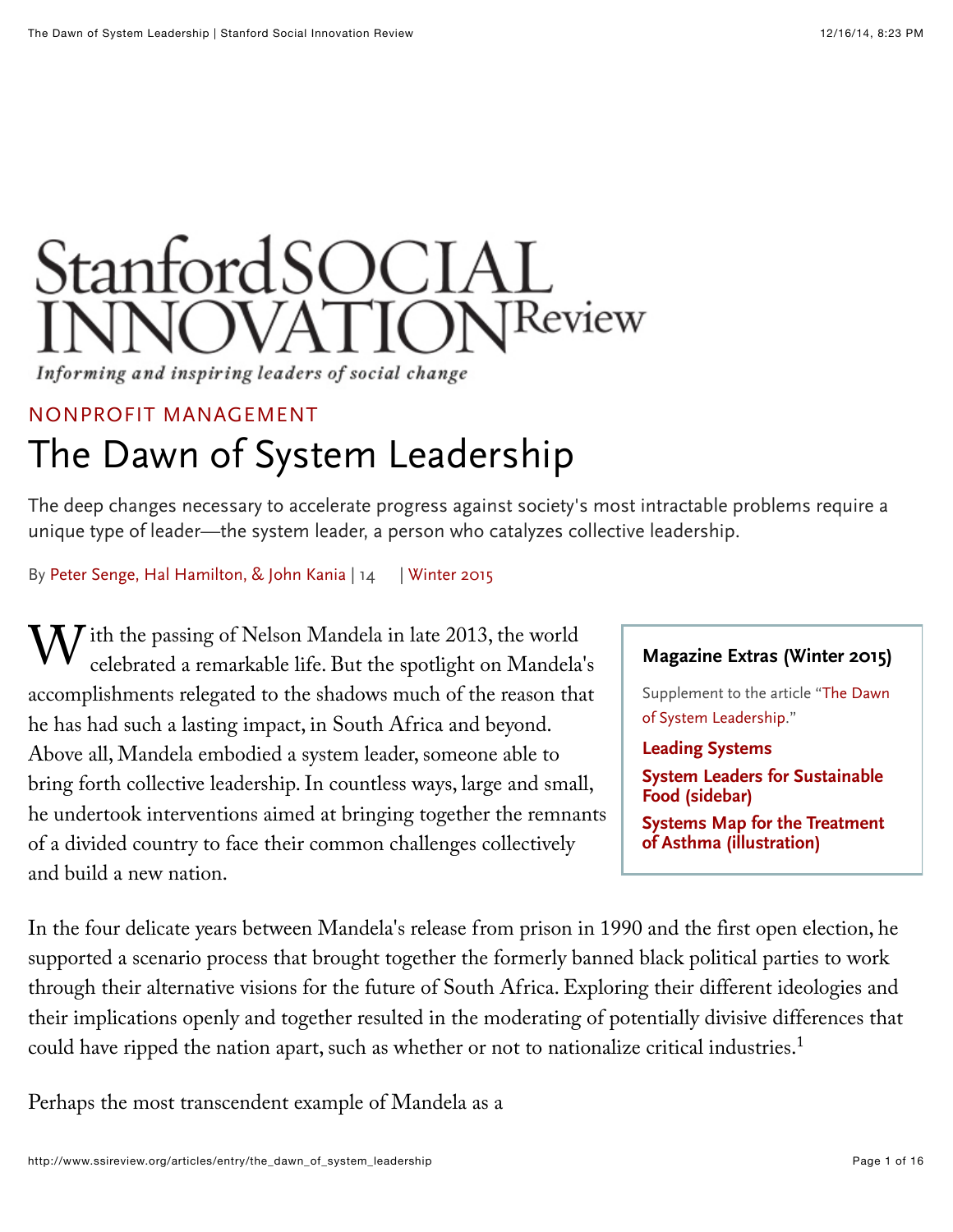system leader was the Truth and Reconciliation Commission, a radical innovation in the emotional healing of the country that brought black and white South Africans together to confront the past and join in shaping the future. The simple idea that you could bring together those who had suffered profound losses with those whose actions led to those losses, to face one another, tell their truths, forgive, and move on, was not only a profound gesture of civilization but also a cauldron for creating collective leadership. Indeed, the process would have been impossible without the leadership of people like Bishop Desmond Tutu and former President F. W. de Klerk.

Even more, the process invited the thousands who participated to step forward in co-creating a new reality for South Africa—and, in so doing, to embody an ancient understanding of leadership; the Indo-European root of "to lead," leith, literally means to step across a threshold—and to let go of whatever might limit stepping forward.



(Illustration by Paul Rodgers)

At no time in history have we needed such system leaders more. We face a host of systemic challenges beyond the reach of existing institutions and their hierarchical authority structures. Problems like climate change, destruction of ecosystems, growing scarcity of water, youth unemployment, and embedded poverty and inequity require unprecedented collaboration among different organizations, sectors, and even countries. Sensing this need, countless collaborative initiatives have arisen in the past decade locally, regionally, and even globally. Yet more often than not they have floundered—in part because they failed to foster collective leadership within and across the collaborating organizations.

The purpose of this article is to share what we are learning about the system leaders needed to foster collective leadership. We hope to demystify what it means to be a system leader and to continue to grow as one. It is easy when we talk about exemplars like Mandela to reinforce a belief that these are special people, somehow walking on a higher plane than the rest of us. But we have had the honor to work with many "Mandelas," and this experience has convinced us that they share core capabilities and that these can be developed. Although formal position and authority matter, we have watched people contribute as system leaders from many positions. As Ronald Heifetz has shown in his work on adaptive leadership, $^2$ these leaders shift the conditions through which others—especially those who have a problem—can learn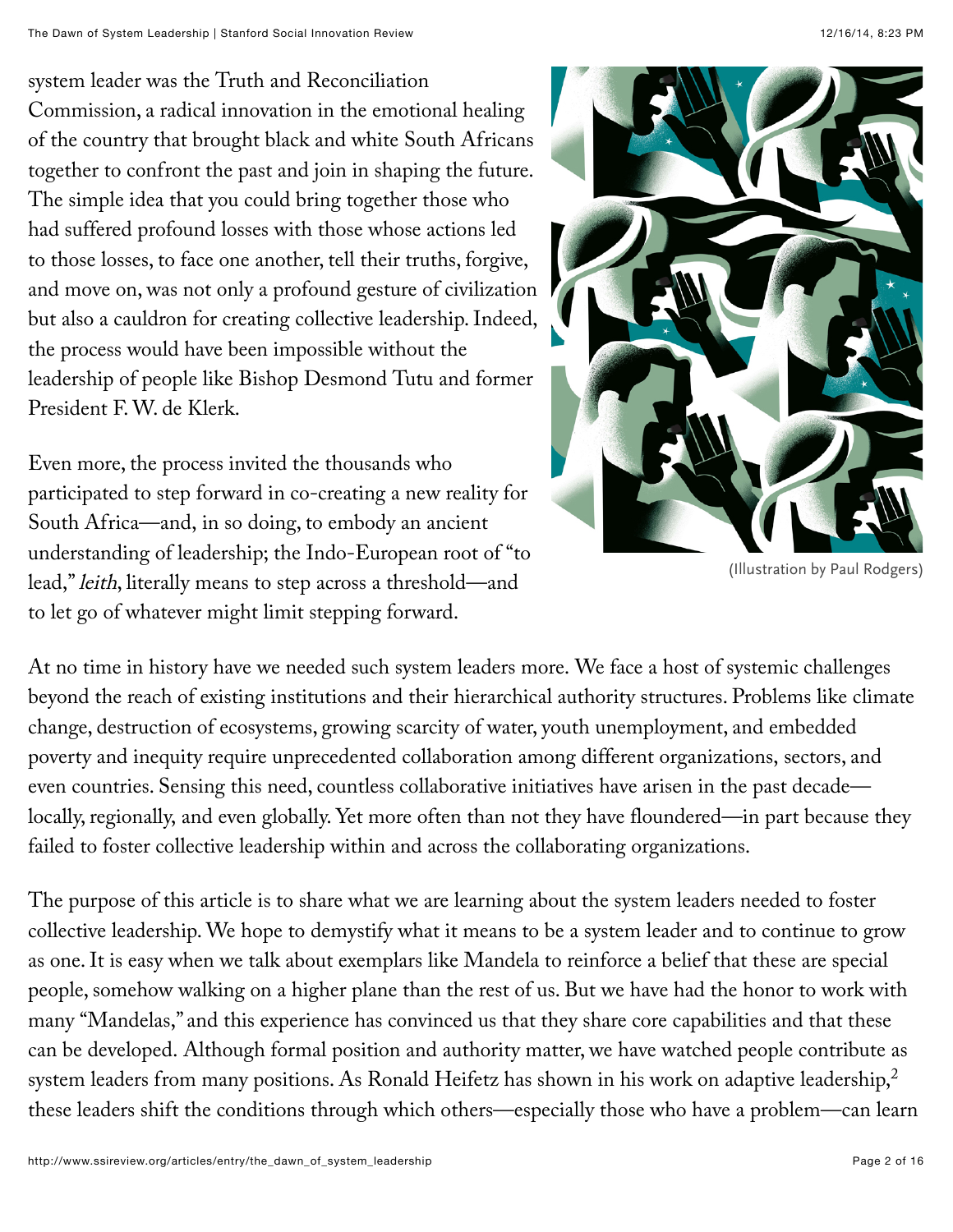collectively to make progress against it. Most of all, we have learned by watching the personal development of system leaders. This is not easy work, and those who progress have a particular commitment to their own learning and growth. Understanding the "gateways" through which they pass clarifies this commitment and why this is not the mysterious domain of a chosen few.

Today, many of us are "swimming in the same river"—trying to cultivate collective leadership in diverse settings around the world even while our larger cultural contexts remain firmly anchored to the myth of the heroic individual leader. This search for a new type of leadership creates a real possibility to accelerate joint learning about system leaders. For undoubtedly we are at the beginning of the beginning in learning how to catalyze and guide systemic change at a scale commensurate with the scale of problems we face, and all of us see but dimly.

### **Core Capabilities of System Leaders**

Though they differ widely in personality and style, genuine system leaders have a remarkably similar impact . Over time, their profound commitment to the health of the whole radiates to nurture similar commitment in others. Their ability to see reality through the eyes of people very different from themselves encourages others to be more open as well. They build relationships based on deep listening, and networks of trust and collaboration start to flourish. They are so convinced that something can be done that they do not wait for a fully developed plan, thereby freeing others to step ahead and learn by doing. Indeed, one of their greatest contributions can come from the strength of their ignorance, which gives them permission to ask obvious questions and to embody an openness and commitment to their own ongoing learning and growth that eventually infuse larger change efforts.

As these system leaders emerge, situations previously suffering from polarization and inertia become more open, and what were previously seen as intractable problems become perceived as opportunities for innovation. Short-term reactive problem solving becomes more balanced with long-term value creation. And organizational self-interest becomes re-contextualized, as people discover that their and their organization's success depends on creating well-being within the larger systems of which they are a part.

There are three core capabilities that system leaders develop in order to foster collective leadership. The first is the ability to see the larger system. In any complex setting, people typically focus their attention on the parts of the system most visible from their own vantage point. This usually results in arguments about who has the right perspective on the problem. Helping people see the larger system is essential to building a shared understanding of complex problems. This understanding enables collaborating organizations to jointly develop solutions not evident to any of them individually and to work together for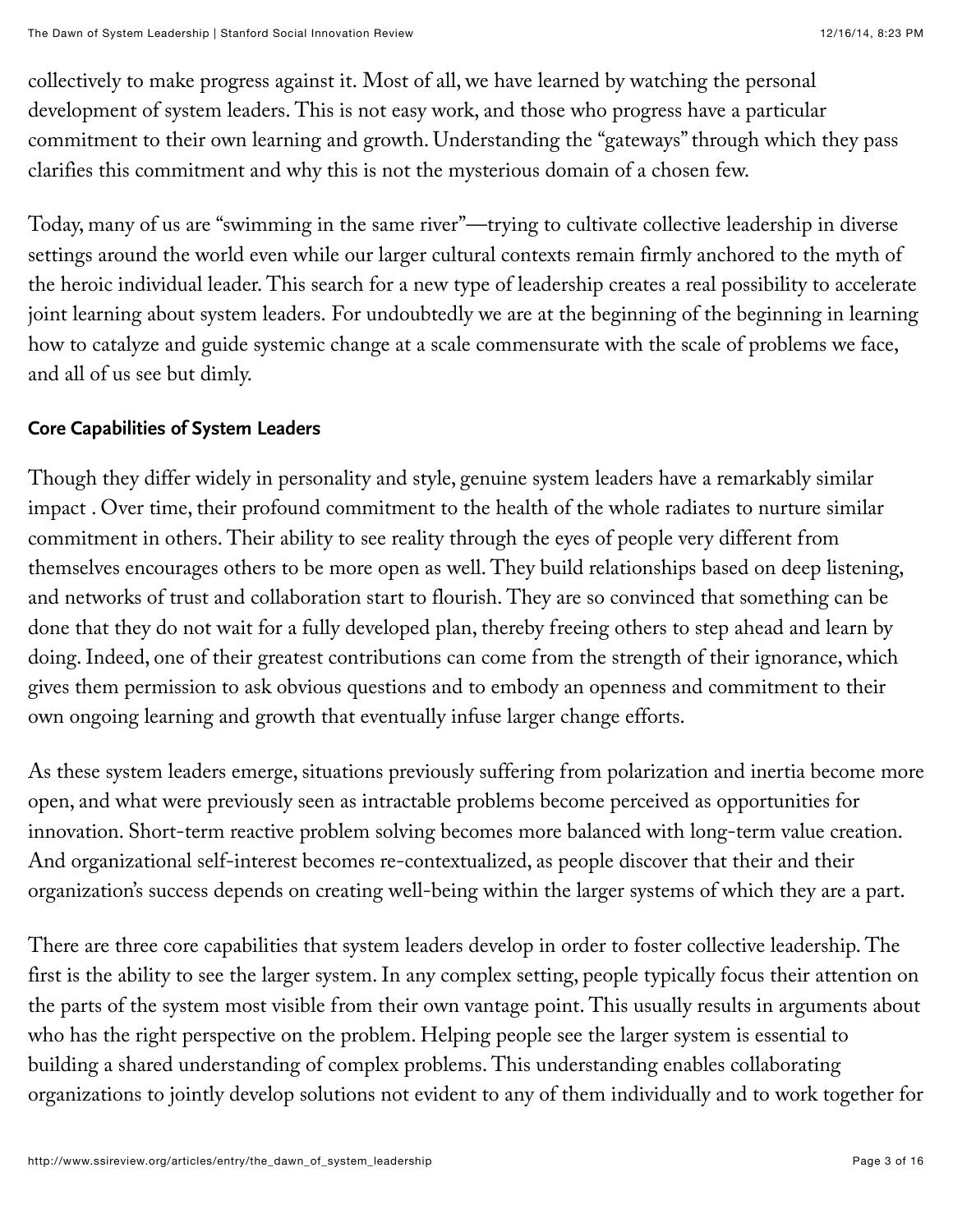the health of the whole system rather than just pursue symptomatic fixes to individual pieces.

The second capability involves fostering reflection and more generative conversations. Reflection means thinking about our thinking, holding up the mirror to see the taken-for-granted assumptions we carry into any conversation and appreciating how our mental models may limit us. Deep, shared reflection is a critical step in enabling groups of organizations and individuals to actually "hear" a point of view different from their own, and to appreciate emotionally as well as cognitively each other's reality. This is an essential doorway for building trust where distrust had prevailed and for fostering collective creativity.

The third capability centers on shifting the collective focus from reactive problem solving to co-creating the future. Change often starts with conditions that are undesirable, but artful system leaders help people move beyond just reacting to these problems to building positive visions for the future. This typically happens gradually as leaders help people articulate their deeper aspirations and build confidence based on tangible accomplishments achieved together. This shift involves not just building inspiring visions but facing difficult truths about the present reality and learning how to use the tension between vision and reality to inspire truly new approaches.

Much has been written about these leadership capabilities in the organizational learning literature and the tools that support their development. $^3$  But much of this work is still relatively unknown or known only superficially to those engaged in collaborative systemic change efforts.

#### **Gateways to Becoming a System Leader**

Many years ago, a mentor of ours, William O'Brien, past CEO of Hanover Insurance Companies, posed an important question, "Many business leaders espouse ideals like vision, purposefulness, and growing people to grow results. If these aims are so widely shared, then why are such organizations so rare?" O'Brien's answer was simple, "I think it is because very few people appreciate the nature of the commitment needed to build such an enterprise." We believe this insight also applies to budding system leaders seeking to help build collaborative networks for systemic change.

Watching people grow as system leaders has shown us repeatedly the depth of commitment it requires and clarified the particular gateways through which budding system leaders begin their developmental journeys. These gateways do not define the whole of those journeys, but they do determine whether or not they ever commence. Those unwilling to pass through them may say all the right things about system leadership, but they are unlikely to make much progress in embodying their aspirations.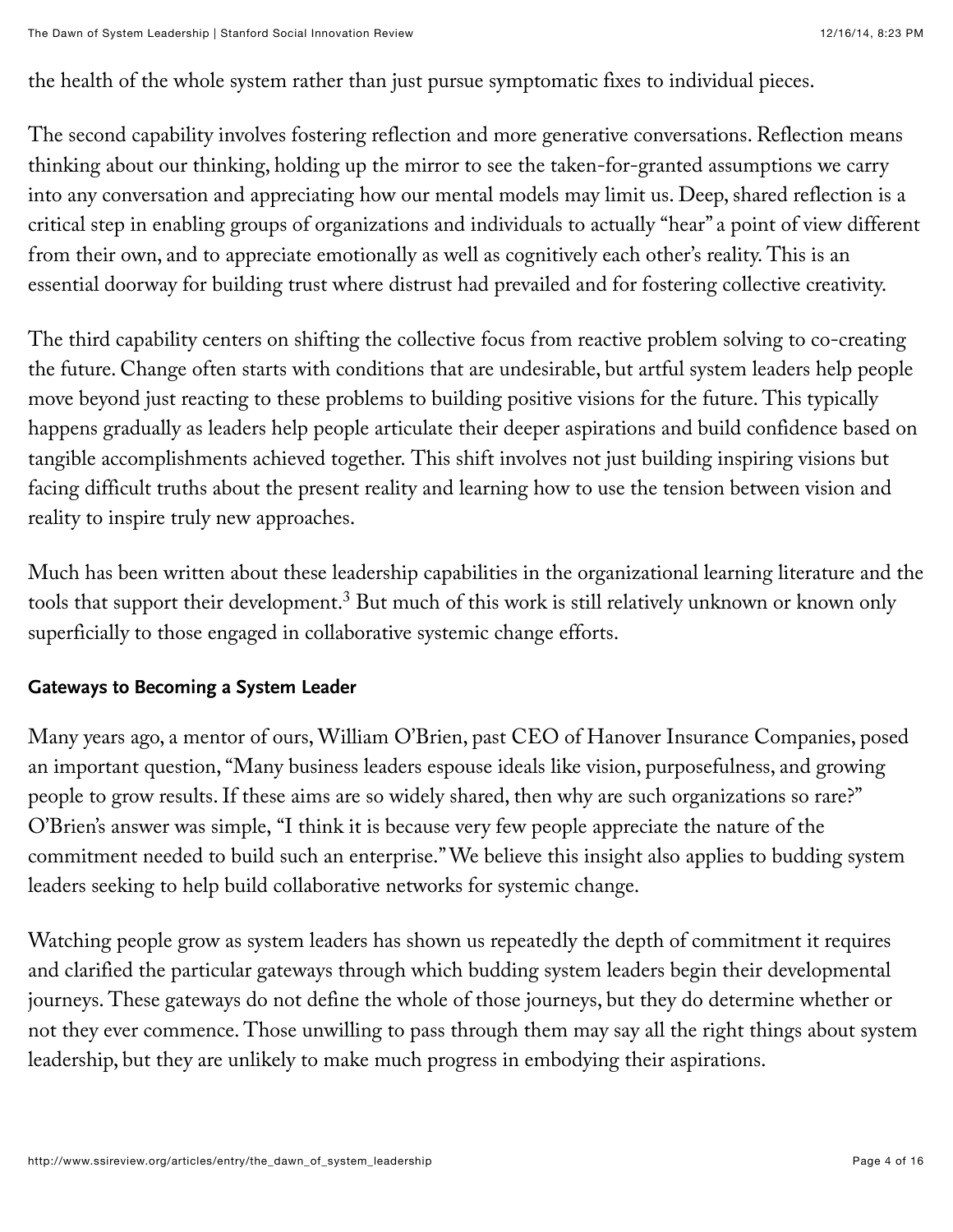# **Re-directing attention: seeing that problems "out there" are "in here" also—and how the two are**

**connected** | Continuing to do what we are currently doing but doing it harder or smarter is not likely to produce very different outcomes. Real change starts with recognizing that we are part of the systems we seek to change. The fear and distrust we seek to remedy also exist within us—as do the anger, sorrow, doubt, and frustration. Our actions will not become more effective until we shift the nature of the awareness and thinking behind the actions.

[Roca, Inc.,](http://rocainc.org/) is a community youth development organization founded in the Boston area in 1988. Roca works with youths whom, by and large, no one else will work with. Many of the organization's staff are former gang members who now work on the streets to help current gang members redirect their lives. $^4$  In 2013, 89 percent of the high-risk youth in Roca's program for parolees and ex-convicts had no new arrests, 95 percent had no new technical violations, and 69 percent remained employed. On the strength of these outcomes, in 2013 Massachusetts entered into a \$27 million social impact bond with Roca, whereby Roca will be paid to keep at-risk youth out of prison, receiving remuneration directly in proportion to the positive outcomes they achieve. 5

Critical to Roca's success has been its ability to build transformative relationships with the young people it works with. It does this by what it calls "relentless" outreach and relationship building. "Our first job is simply to 'show up' for kids," says founder and CEO Molly Baldwin. "The truth is that many have never had someone they could count on consistently in their lives."

Showing up for young people means using processes like "[peacekeeping circles,](http://www.restorativejustice.org/university-classroom/01introduction/tutorial-introduction-to-restorative-justice/processes/circles)" a Native American practice that Roca has adapted and applied in diverse settings, from street conflicts to sentencing and parole circles. The practice begins by getting all the critical players in any situation into a circle and opening with each person saying a few words about his deepest intentions. The central idea behind the circle is that what affects the individual affects the community, and that both need to be healed together. 6"We learn to listen to each other in a deep way in circles," says Roca youth worker Omar Ortez. "You see that a problem is not just one person's problem, it is all our problem."

Developing peacekeeping circles has not been easy, including for Baldwin herself. At Roca's first circle training 15 years ago, "Forty people came—young people, police and probation officers, community members, and friends," recalls Baldwin. "Halfway through the opening session, everything blew up. People were screaming, the kids were swearing, everyone was saying, 'See! This is never going to work!' Watching the session break down was wrenching, but eventually I understood how committed I was to divisiveness and not unity, how far I was from being a peacemaker. I understood on a visceral level the problems with 'us and them' thinking, and how I perpetuated that, personally and for the organization.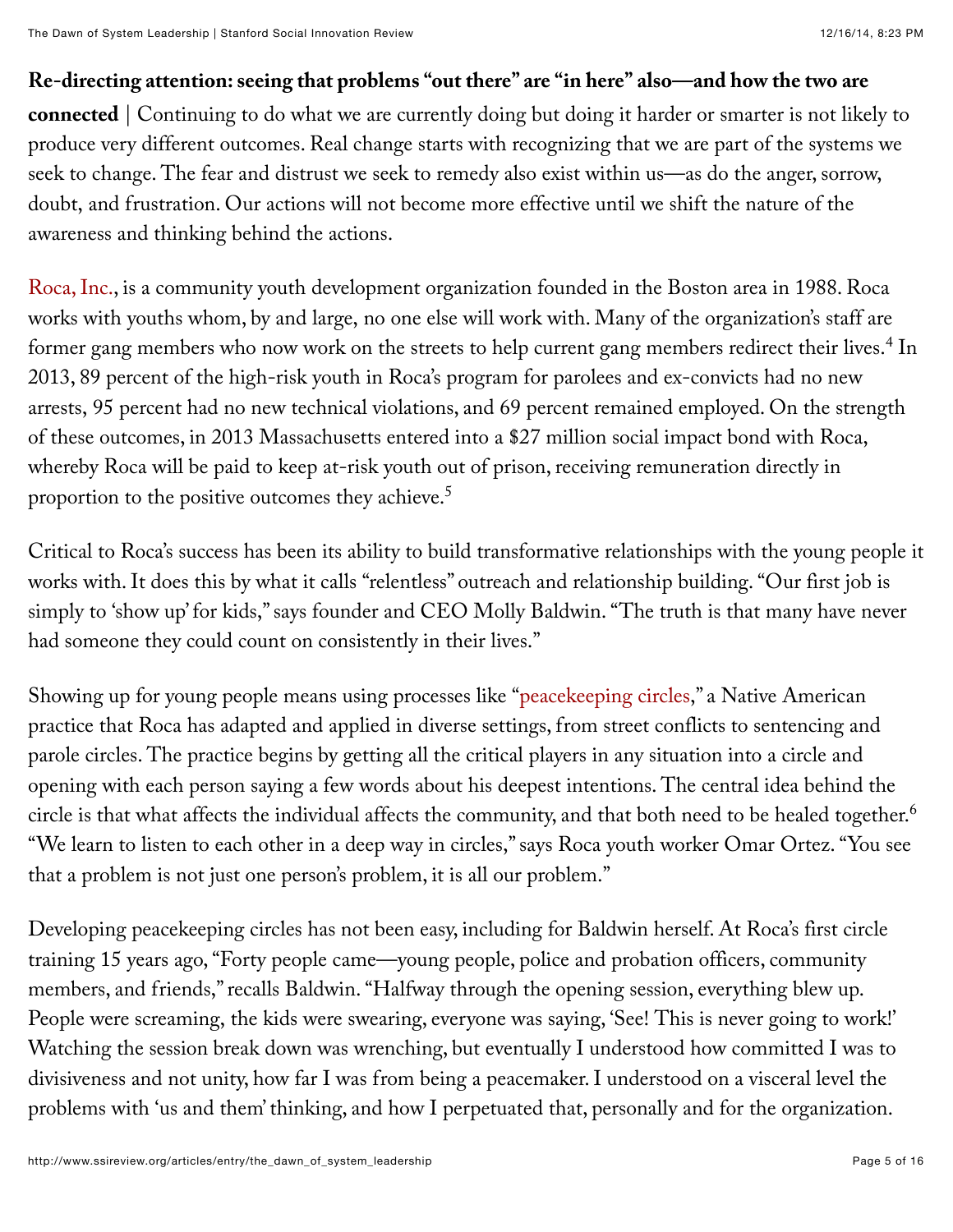Continuing to insist, 'I'm right, you're wrong! The issue is you, not us, because we hold the moral high ground!' was a big source of what was limiting our ability to truly help people and situations."

In their book [Leading from the Emerging Future](http://www.amazon.com/Leading-Emerging-Future-Ego-System-Eco-System/dp/1605099260), Otto Scharmer and Katrin Kaufer describe three "openings" needed to transform systems: opening the mind (to challenge our assumptions), opening the heart (to be vulnerable and to truly hear one another), and opening the will (to let go of pre-set goals and agendas and see what is really needed and possible). These three openings match the blind spots of most change efforts, which are often based on rigid assumptions and agendas and fail to see that transforming systems is ultimately about transforming relationships among people who shape those systems. Many otherwise well-intentioned change efforts fail because their leaders are unable or unwilling to embrace this simple truth. Baldwin's development as a system leader started with her willingness to face her own biases and shortcomings (and how these shortcomings limited Roca's effectiveness in their work) and her openness to gradually setting a tone for the whole organization.

Today, this willingness to open the mind, heart, and will has extended far beyond the four walls of Roca as the organization has evolved into a critical interface between gangs, police, courts, parole boards, schools, and social service agencies. Indeed, many of Roca's important allies are the police departments in the communities it serves. It has been a long journey for former social activists who often saw the cops as the enemy.

# **Re-orienting strategy: creating the space for change and enabling collective intelligence and wisdom**

**to emerge** | Ineffective leaders try to make change happen. System leaders focus on creating the conditions that can produce change and that can eventually cause change to be self-sustaining. As we continue to unpack the prerequisites to success in complex collaborative efforts, we appreciate more and more this subtle shift in strategic focus and the distinctive powers of those who learn how to create the space for change.

For Darcy Winslow, the journey to becoming a system leader began in 1998 when she was responsible for Nike's advanced research department and was reviewing a gas chromatograph toxicological analysis that showed, she says, "for the first time the chemicals embedded in one of our top running shoes. Our VP of product looked at the results—the known toxins embedded in our products and processes and the many chemicals that posed uncertain risks—and then surprised us, by asking what we thought he should do. We figured he was the head of this part of the business and would know. But after some time, we understood. The stuff that was in our products was there because of cost, function, and our design and material choices. The real question became, 'Who could—and should—lead in tackling this truly complex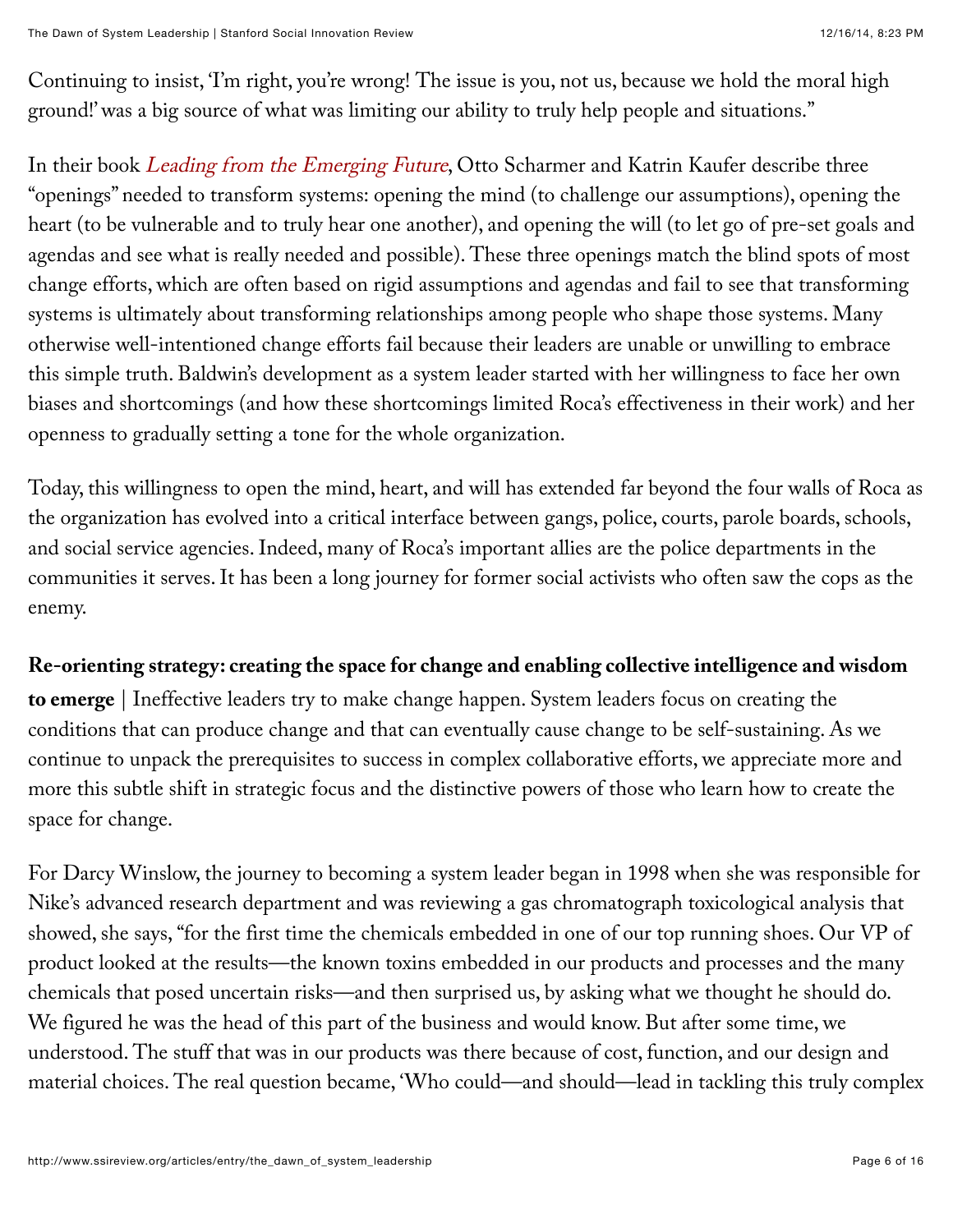## problem?'"

Over the ensuing weeks and months came an epiphany for Winslow. "Nike creates products," she says. "Our first maxim is, 'It is in our nature to innovate.' The people we had to reach were the designers. While Nike had about 25,000 employees at that time, there were only about 300 designers. Five to 10 percent of our designers represented only 15 to 30 people. Suddenly, building an initial critical mass seemed far less daunting. So I went knocking on doors."

With the report in hand, Winslow simply showed the results to designers and asked what they thought. "You could tell within two minutes if the person was stirred up to do anything," says Winslow. "If they weren't, I moved on. If they were, I asked for a second meeting."

Soon Winslow was bringing together groups of engaged designers and others in related product creation functions, and a new network started to emerge. "If you tell a great designer something is impossible like you cannot make a world-class running shoe without glues—they get very excited. It is the challenge that engages them." Within two years, about 400 designers and product managers convened for a two-day summit where leading sustainability experts and senior management explored together the concept of design for sustainability. A movement was born within Nike.

Today, Nike's efforts have spurred collective leadership throughout the sports apparel industry on waste, toxicity, water, and energy. For example, the Joint Roadmap Towards Zero Discharge of Hazardous Chemicals, a joint initiative of Greenpeace, Nike, Puma, Adidas, New Balance, and others, aims to systematically identify major toxins and achieve zero discharge of hazardous chemicals in the entirety of the sport apparel manufacturing industry worldwide, starting in China. $^7$  (Winslow left Nike in 2008 and is now managing director of the Academy for Systemic Change.)

We are all on a steep learning curve in understanding this gateway of creating space for change, but it seems to be crucial not only in initiating collaborative efforts but in what ultimately can arise from them. A few years ago, one of us co-authored an article describing five conditions for achieving progress at a large scale through a disciplined approach to collaboration called "collective impact."<sup>8</sup> Today as we research and observe effective collective impact initiatives, what stands out beyond the five conditions is the collective intelligence that emerges over time through a disciplined stakeholder engagement processthe nature of which could never have been predicted in advance.

Systemic change needs more than data and information; it needs real intelligence and wisdom. Jay Forrester, the founder of the system dynamics method that has shaped our approach to systems thinking,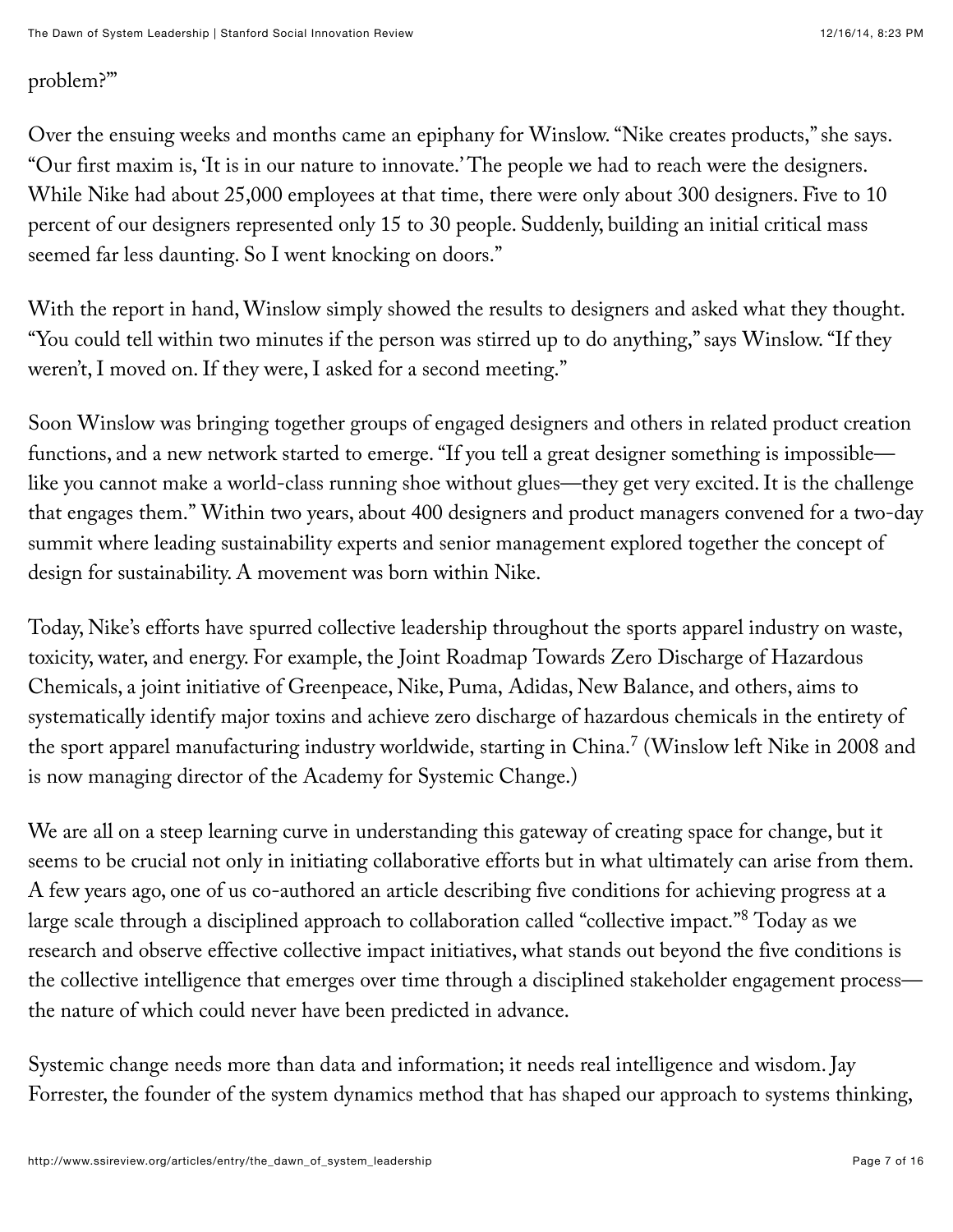pointed out that complex non-linear systems exhibit "counterintuitive behavior." He illustrated this by citing the large number of government interventions that go awry through aiming at short-term improvement in measurable problem symptoms but ultimately worsening the underlying problems—like increased urban policing that leads to short-term reductions in crime rates but does nothing to alter the sources of embedded poverty and worsens long-term incarceration rates.<sup>9</sup> Another systems thinking pioneer, Russell Ackoff, characterized wisdom as the ability to distinguish the short-term from the longterm effects of an intervention. $^{10}$  The question is, How does the wisdom to transcend pressures for lowleverage symptomatic interventions arise in practice?

System leaders like Baldwin and Winslow understand that collective wisdom cannot be manufactured or built into a plan created in advance. And it is not likely to come from leaders who seek to "drive" their predetermined change agenda. Instead, system leaders work to create the space where people living with the problem can come together to tell the truth, think more deeply about what is really happening, explore options beyond popular thinking, and search for higher leverage changes through progressive cycles of action and reflection and learning over time. Knowing that there are no easy answers to truly complex problems, system leaders cultivate the conditions wherein collective wisdom emerges over time through a ripening process that gradually brings about new ways of thinking, acting, and being.

For those new to system leadership, creating space can seem passive or even weak. For them, strong leadership is all about executing a plan. Plans are, of course, always needed, but without openness people can miss what is emerging, like a sailor so committed to his initial course that he won't adjust to shifts in the wind. Even more to the point, the conscious acts of creating space, of engaging people in genuine questions, and of convening around a clear intention with no hidden agenda, creates a very different type of energy from that which arises from seeking to get people committed to your plan. When Winslow went to the designers, she went with basic data and a big question, "What do you think about this and what should we do?" Her success in building an extraordinary network of collaboration and shared commitment over 15 years, whose ripples are still spreading, started with this basic shift in strategy. System leaders understand that plans and space are the yang and yin of leadership. Both are needed. But what is needed even more is balance between the two.

**Practice, practice, practice: all learning is doing, but the doing needed is inherently developmental** | Bringing together diverse stakeholders with little history of collaboration, different mental models, and

different and even apparently competing aims is a high-risk undertaking. Good intentions are not enough. You need skills. But skills come only from practice. Everybody wants tools for systemic change. But too few are prepared to use the tools with the regularity and discipline needed to build their own and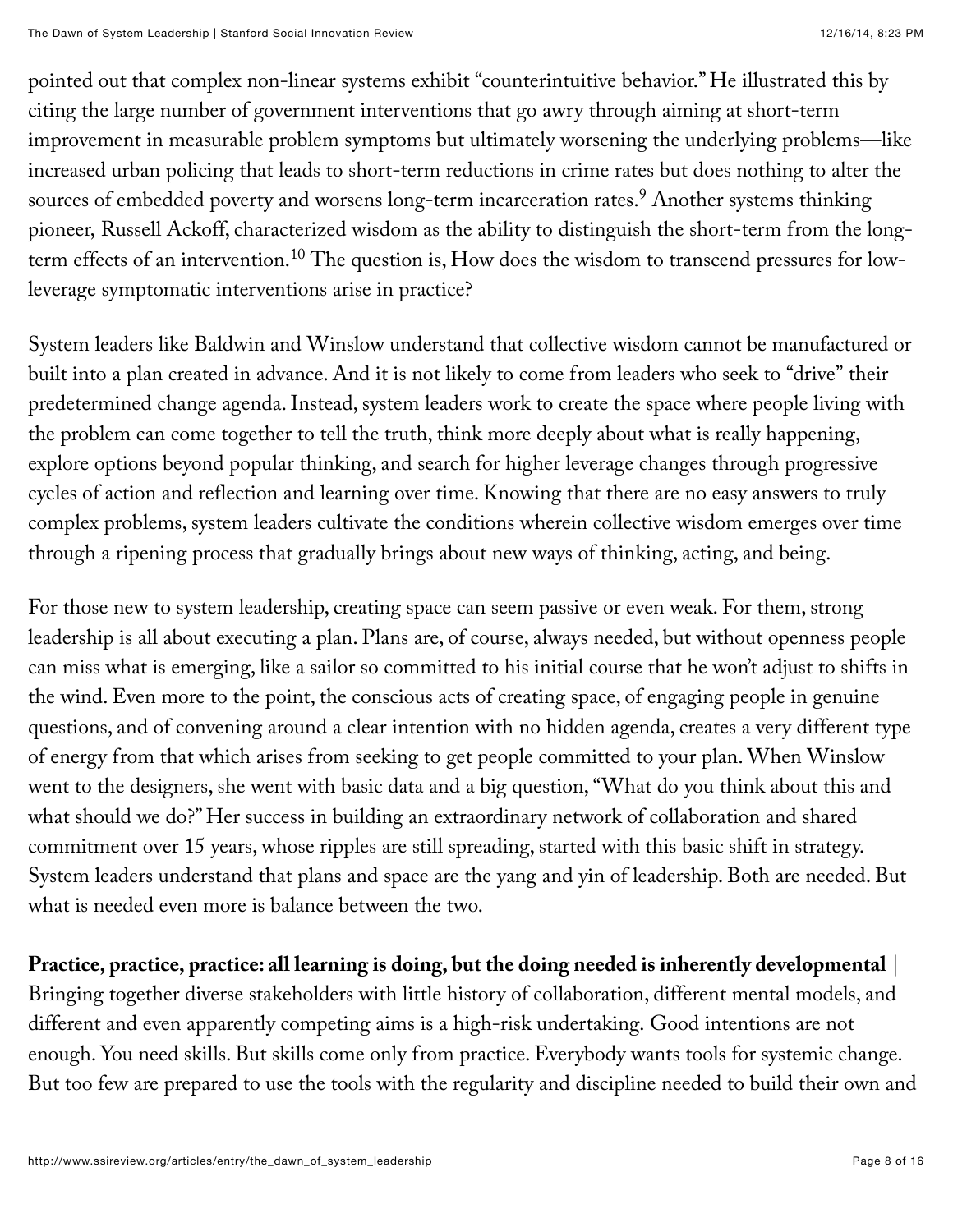others' capabilities.

This is why system leaders like Baldwin and Winslow never stop practicing how to help people see the larger systems obscured by established mental models, how to foster different conversations that gradually build genuine engagement and trust, and how to sense emerging possibilities and help shift the collective focus from just reacting to problems to releasing collective creativity. The practice is internal and external, and it requires discipline.

Fortunately, a rich set of tools has emerged from diverse fields over the past few decades for developing these core system leadership capabilities. The tools that matter have two functions: they produce practical benefits and they affect how people think and see the world. As the inventor Buckminster Fuller said, "If you want to change how a person thinks, give up. You cannot change how another thinks. Give them a tool the use of which will gradually cause them over time to think differently."

What follows are examples of a few of these tools and how they can be applied to develop each of the core leadership capacities.

Tools for seeing the larger system. Tools that help people see the larger system integrate the different mental models of multiple stakeholders to build a more comprehensive understanding. Often this starts with simple questions, like Winslow's "Do we know what is in our product?" For educators, it might be "What happens for the child when she or he is outside of school?" Systems mapping can be used to extend this inquiry by helping stakeholders build a visual picture of the relationship and interdependencies beyond the boundaries they normally assume.

For example, in an initiative focused on improving children's asthma outcomes in Dallas, a steering committee composed of doctors, hospital administrators, community agencies, insurance providers, the city health department, faith based organizations, built-environment executives, philanthropists, and public schools worked together to map out the system of children's health of which they were all a part. Leaders of the effort agreed up front that they needed all these different views of children's asthma in order to develop a full perspective. It was also clear, as the group engaged in initial dialogue, that each person's perspective on the causes of poor asthma outcomes, and the solutions to produce better outcomes, was different.

The systems map the group developed helped all involved to see the entire system better, and for each professional to see aspects affecting children's health that were less evident in their own work. Eventually, the group created what it called the "asthma wellness equation," which translated insights from the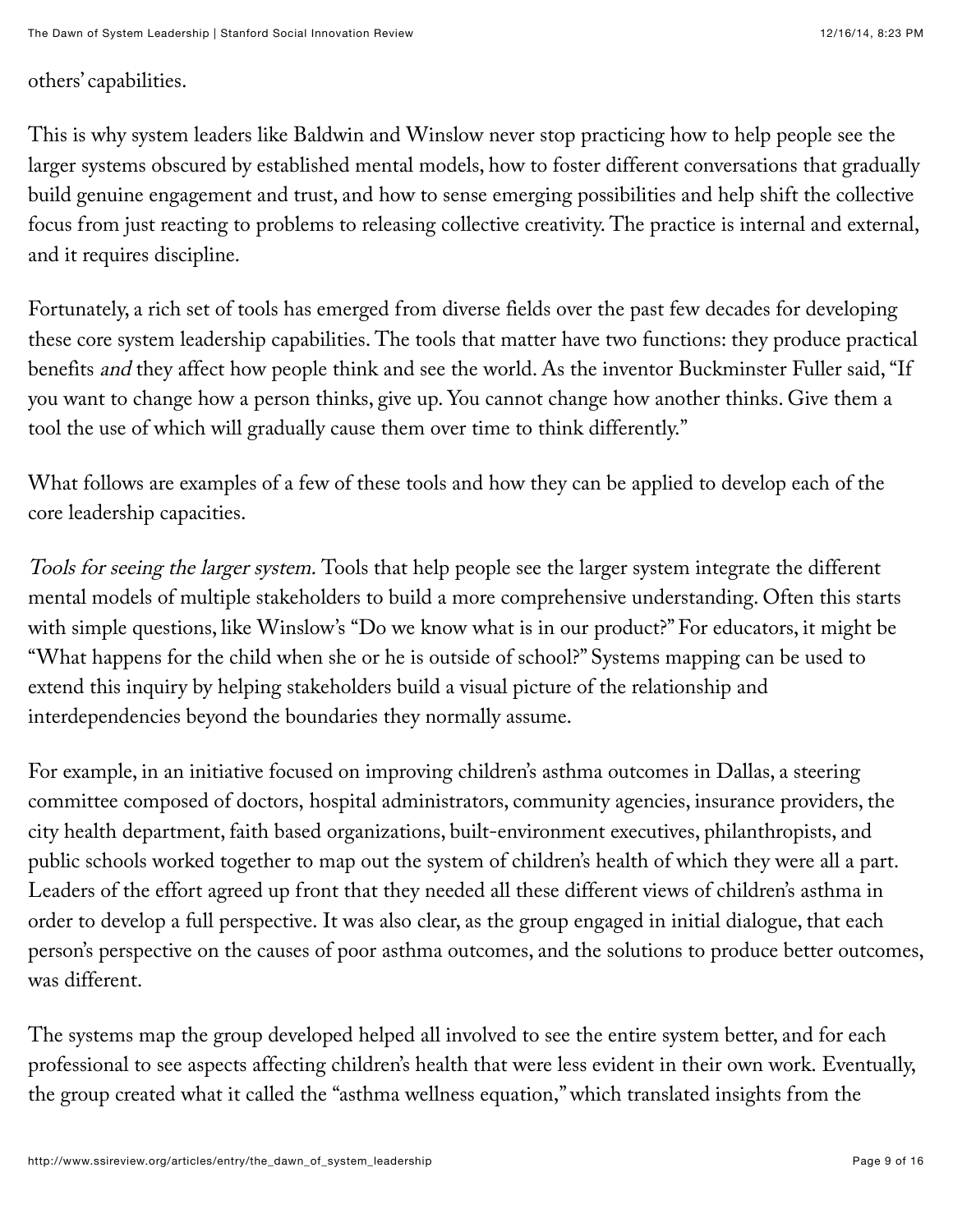systems map into an illustration that knit together the science of asthma triggers, the practices of asthma management, and the leadership of families and community in creating support structures that promoted a sense of efficacy within asthmatic children themselves. (To see a copy of the illustration, go to [http://www.ssireview.org\)](http://www.ssireview.org/) This. map especially helped clinical professionals to put in perspective the often-overlooked influence of family and community on asthma, not just clinical interventions. It also helped non-clinical actors, such as schools and public housing administrators, see more clearly how their actions linked to those within the medical community.<sup>11</sup>

Tools for fostering reflection and generative conversation. Tools that help foster reflection and generative conversation are aimed at enabling groups to slow down long enough to "try on" other people's viewpoints regarding a complex problem. These tools enable organizations and individuals to question, revise, and in many cases release their embedded assumptions. Examples include the peacekeeping circles used by Roca and the dialogue interviews conducted by Winslow.

Two other tools we have often seen used by system leaders are "peer shadowing" and "learning journeys." $^{12}$  Both tools have been used to build the Sustainable Food Lab, a network of more than 70 of the world's largest food companies and global and local NGOs (half NGOs, half companies) working together to make "sustainable agriculture the mainstream system." Starting in 2004, with Oxfam, Unilever, and the Kellogg Foundation as initial conveners, a team of 30 senior managers from food businesses and social and environmental NGOs spent time in each others' organizations and traveled together to see aspects of the food system they had never seen. Corporate executives visited farmer co-ops and social activists saw the operations of multi-national food companies. "This almost never happens in our normal busy focus on tasks and results," says Andre van Heemstra, a member of the management board at Unilever and the founding Lab team. Gradually, as business and NGO partners got to understand one another better as people and as professionals, the cognitive dissonance between them became less, and the power of their differing views grew. "We do see the world very differently, and that is our greatest strength," said a corporate participant about a year into the process. Today the Lab has become a powerful incubator for collaborative projects, such as companies and NGOs learning together how to manage global supply chains for long-term reliability based on the health of farming communities and ecologies. Practices like Learning Journeys are regularly incorporated into projects and gatherings.

Embedded in tools like peacekeeping circles, dialogue interviews, peer shadowing, and learning journeys is a disciplined approach to observation and deeper conversations called the "Ladder of Inference. $^{13}$ System leaders committed to practicing with the ladder learn to pay better attention to how their often unconscious assumptions shape their perceptions, from what data they notice and do not notice to the conclusions they draw. The ladder also provides a reorientation path for shifting behavior, from asserting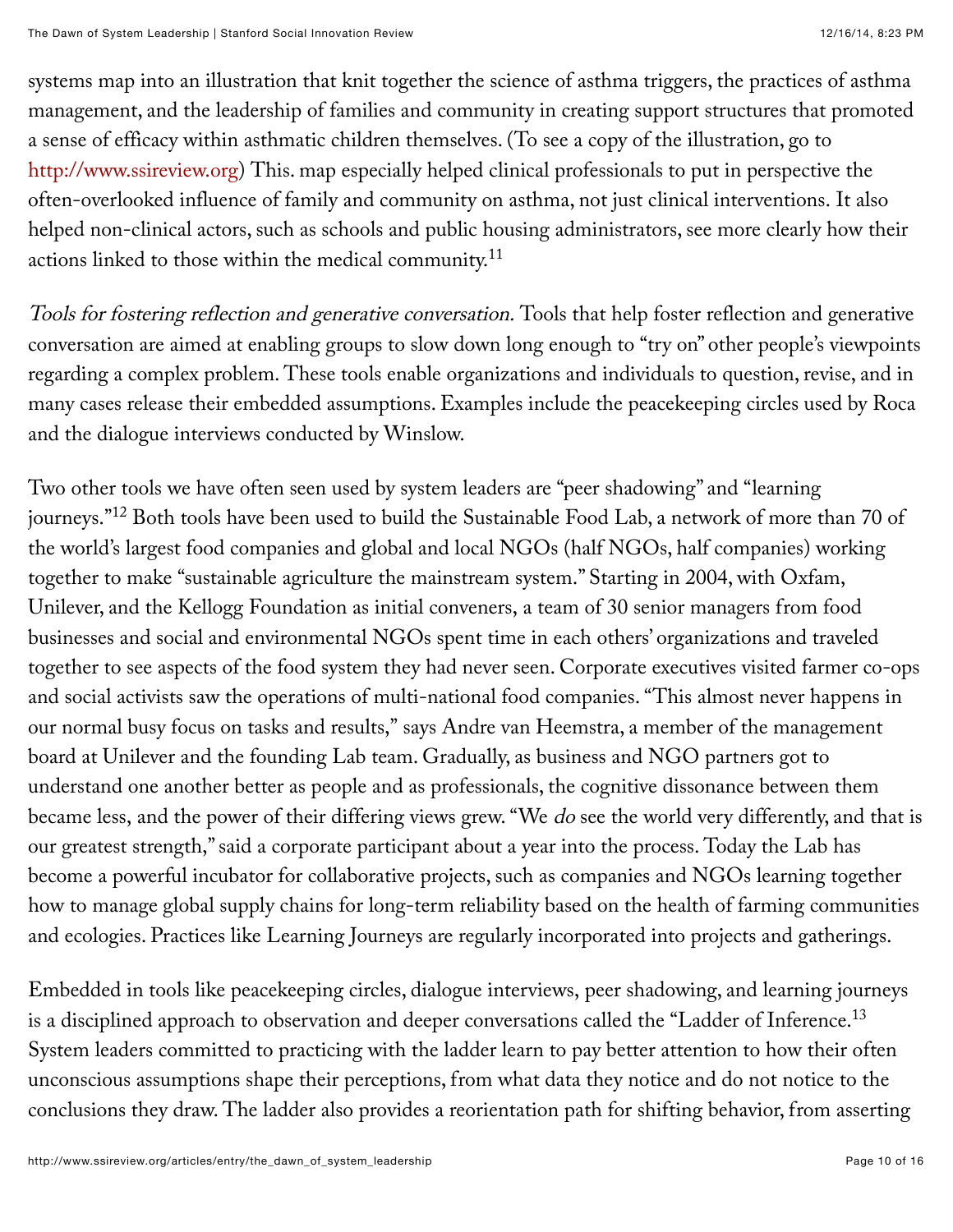subjective assumptions as reality, to identifying what facts people actually have and the reasoning by which they interpret those facts. Winslow calls it "an essential tool for the deeper listening that builds networks of collaborating change leaders."

Tools for shifting from reacting to co-creating the future. Building the capacity to shift from reacting to co-creating is anchored in relentlessly asking two questions, What do we really want to create? and What exists today? This creative tension, the gap between vision and reality, generates energy, like a rubber band stretched between two poles. Helping themselves and others generate and sustain creative tension becomes one of the core practices of system leaders.

One approach embodying creative tension that we have seen help large, multi-stakeholder initiatives is the [Appreciative Inquiry \(AI\) Summit](http://www.pgexchange.org/index.php?option=com_content&view=article&id=151&Itemid=145). An initiative begun in 2010 used an AI Summit to bring together police, grassroots advocates, courts, probation officers, state agencies, private agencies, education institutions, health care providers, and philanthropy to reform the New York state juvenile justice system. $^{14}$  At the outset, few thought it possible to get this group of 20 stakeholders to agree (one group was actually suing another). But no one had ever brought them together for real dialogue and to explore the visions they might share.

To start, people were encouraged to collectively imagine that "The rates of recidivism in New York state have become the lowest in the nation … and the New York state juvenile justice system has become a model for other communities across the nation." Buoyed, almost miraculously, by collectively imagining the dimensions of this compelling future, the group eventually was able to agree on two goals they could work together on: improving public safety and effectively rehabilitating youths who were involved with the state justice system.

Within ten months, the group had turned those goals into a full-fledged reform plan. A year later, components of this reform plan were adopted by the governor, passed into legislation, and rolled out in communities across the state. Today, three years into the reforms, New York has 45 percent fewer youths in the custody of the state juvenile justice system, without any increase in crime. $^{\rm 15}$  Many of those initially involved cite the AI Summit as a seminal event that turned the tide from people holding on to past realities into a network of organizations and individuals excited about a more compelling future.

This example illustrates something we have seen again and again. The basic idea of shifting from problem solving to creating is not complicated, but the impact can be immense. "As managers, we are all good problem solvers," says Winslow. "But it is easy to get so caught up in reacting to what we *don't* want and completely fail to tap the heart and imagination of people's genuine caring for what they do want, and to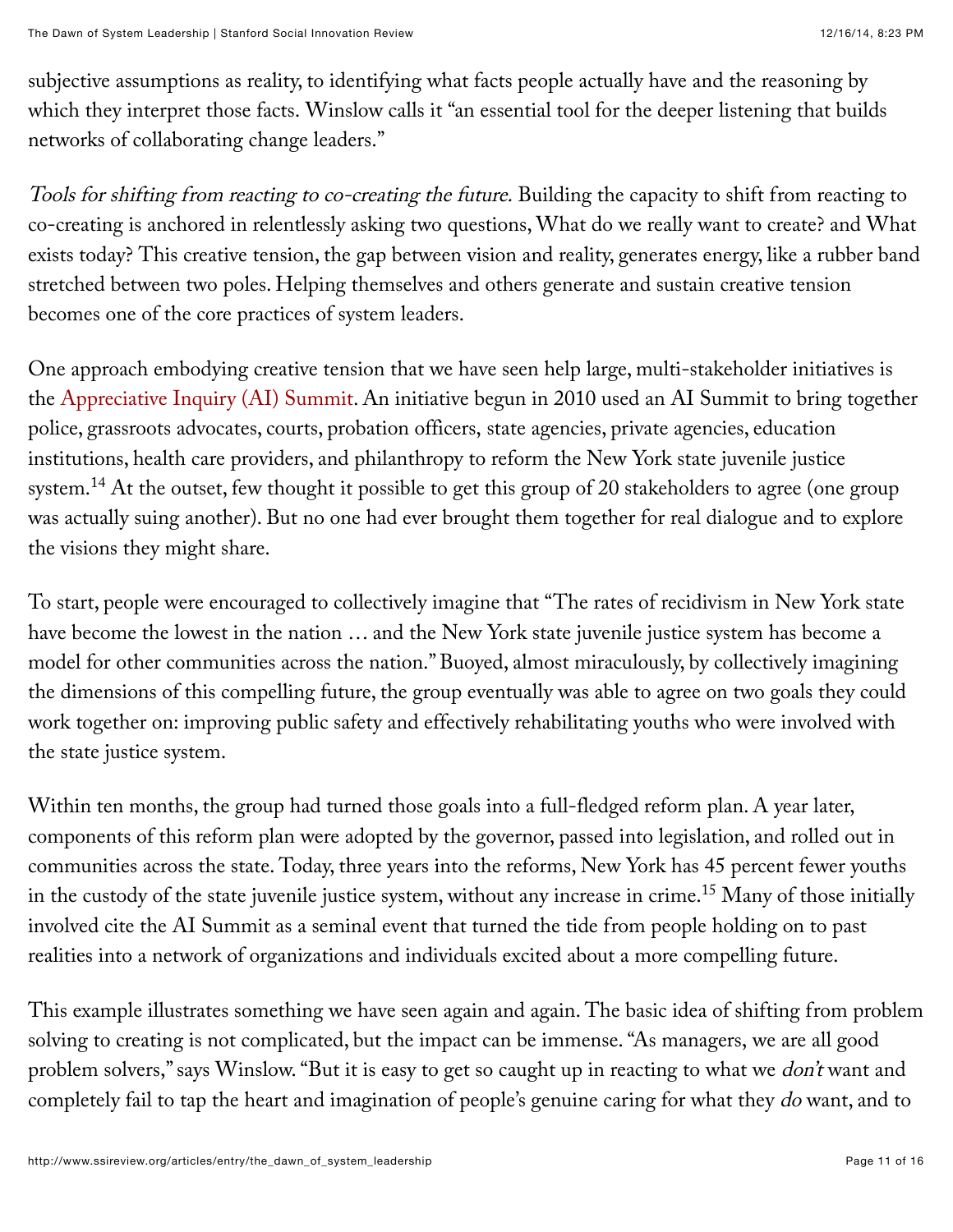use this energy to transcend the 'us versus them' mindset." We have also seen that nurturing the collective creative approach happens most reliably in concert with helping people see the larger system, fostering reflection, and having different quality conversations—each of which is also bolstered in the AI Summit.

Last, system leaders are ever mindful of the composition and character of groups practicing with learning tools like those above. Tools become truly developmental only in the hands of people open to their own development. But you can also have open groups who have little power to take action, just as you can have powerful groups with little openness. No group is perfect. This is why system leaders never stop working at the fine art of "getting the right people in the room."

#### **Guides for Moving Along the Path**

Clearly the path to becoming a system leader is not a simple journey. As in any daunting undertaking, it is useful to have a few simple guides to keep in mind.

Learning on the job | Growing as a system leader is a process that never ends, and to be successful it must be woven into the work itself. Although training and other episodic interventions can help, they are most useful when embedded in a work culture that fosters ongoing reflection and collaboration. Most organizations are consumed by the tasks at hand. Others spend large amounts of money on staff development with little return. The missing element is often a clear vision for how the work itself becomes developmental. This means employing models of change that weave together outcome, process, and human development—made operational via embedded developmental practices like Roca's peacekeeping circles or the Sustainable Food Lab's learning journeys.

**Balancing advocacy and inquiry** | All change requires passionate advocates. But advocates often become stuck in their own views and become ineffective in engaging others with different views. This is why effective system leaders continually cultivate their ability to listen and their willingness to inquire into views with which they do not agree. Leading with real inquiry is easy to say, but it constitutes a profound developmental journey for passionate advocates. As collaborative networks grow in sophistication, they learn how to institutionalize the balance of advocacy and inquiry. For example, the Sustainable Food Lab has a great many passionate advocates. Recognizing that passionate advocacy can put others on the defensive (even though they may agree with what is being advocated), the Lab's NGO-Business steering committee declared that all major meetings would be "no pitch zones," safe spaces for thinking together rather than a place where people come seeking to engage others in their own agendas.

**Engaging people across boundaries** | We are often most comfortable with those with whom we share a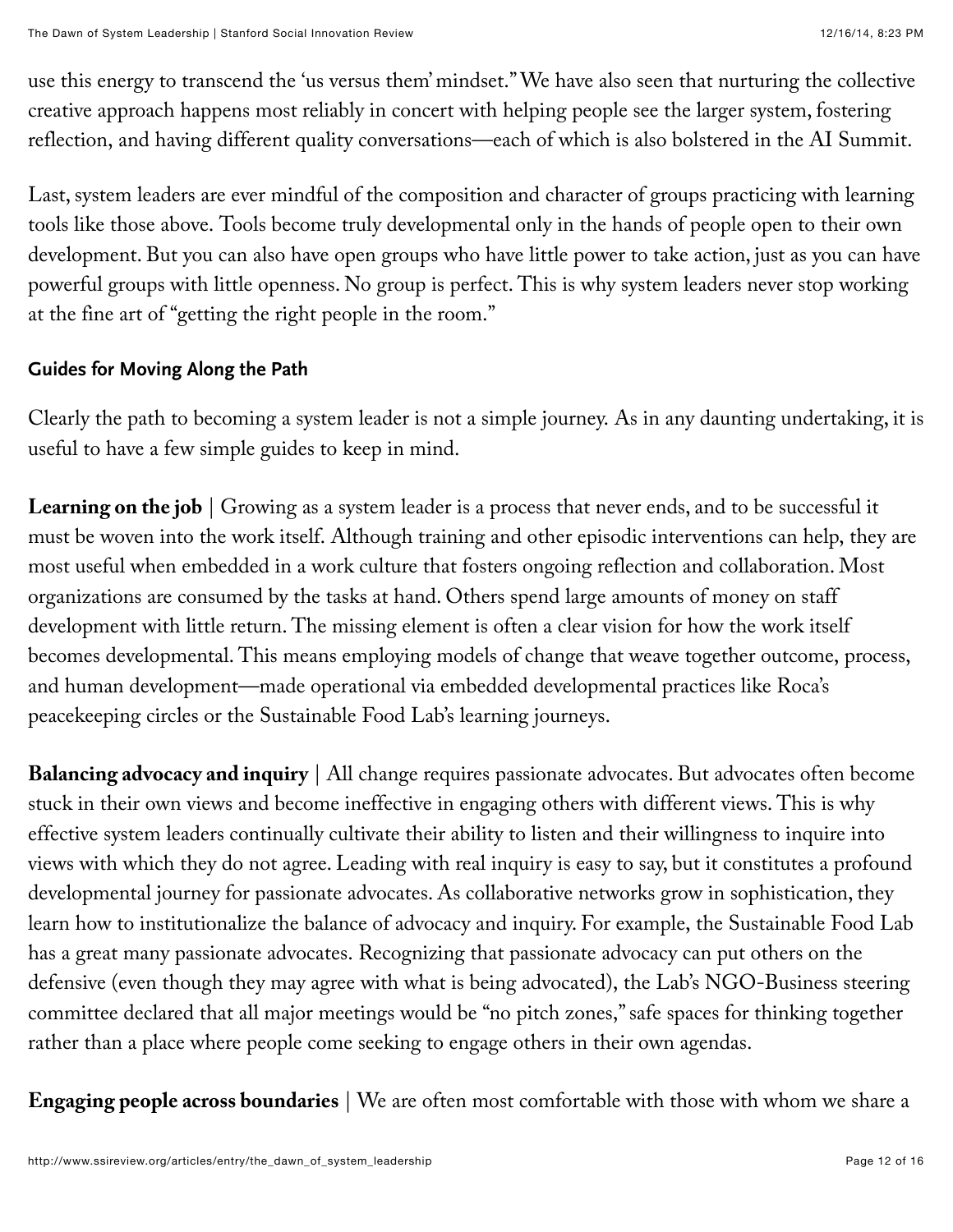common history and views. But operating within our comfort zones will never lead to engaging the range of actors needed for systemic change—whether it is the police for Roca or the multinational food corporations for the NGO founders of the Sustainable Food Lab. Though always challenging, reaching across boundaries can have immense payoffs. "Innovation often only comes from seeing a system from different points of view," says Winslow.

Letting go | System leaders need to have a strategy, but the ones who are most effective learn to "follow" the energy" and set aside their strategy when unexpected paths and opportunities emerge. In the Sustainable Food Lab there are many companies that have become leaders who had little prior commitment to sustainable agriculture until artful system leaders helped them see a bigger picture. In one case, an internal corporate advocate for "pro-poor" business practices had made little progress. When she talked to her vice president about the plight of the rural poor, he was sympathetic but responded that this was the work of charities, and she should reach out to their corporate foundation. A colleague pointed out her boss's deep concern about the long-term supply of important products and the implicit alignment with her concerns. When she showed the vice president how the company might be unable to source critical food products if it didn't invest in the well-being of farming communities, he said, "Why didn't you just tell me that if we don't do these things we won't have product on the shelf?" Today, the company is a global leader in sustainable food supply chain innovations. "Once I could let go of my advocacy for the poor," she says, "I discovered how to help my busy managers see the problem in a way they could get their hands around."

**Building one's own toolkit** | The variety of helpful tools and approaches available today is large and growing, and system leaders should be knowledgeable about what is available. In our work, tools we use regularly come from a variety of places, including a few mentioned here: the "five disciplines" approach to systems thinking and organizational learning, Theory U and Presencing, Appreciative Inquiry, Immunity to Change, Roca's peacekeeping circles, and the Change Labs and scenario planning of Reos Partners. 16 Recently, several of us have started a process of organizing these tools to provide an integrated tool kit for systemic change. $^{17}$  But it is important to remember that building a tool kit is more than just putting arrows in your quiver. It is about learning, over time, through disciplined practice, how to become an archer.

**Working with other system leaders** | Growing the capabilities to become a more effective system leader is hard work. It needs to happen in difficult settings and under pressure to deliver tangible results. It is naïve, even for the most accomplished system leader, to think that she can do it alone. We know of no examples where effective system leaders achieved broad scale success without partners. You need partners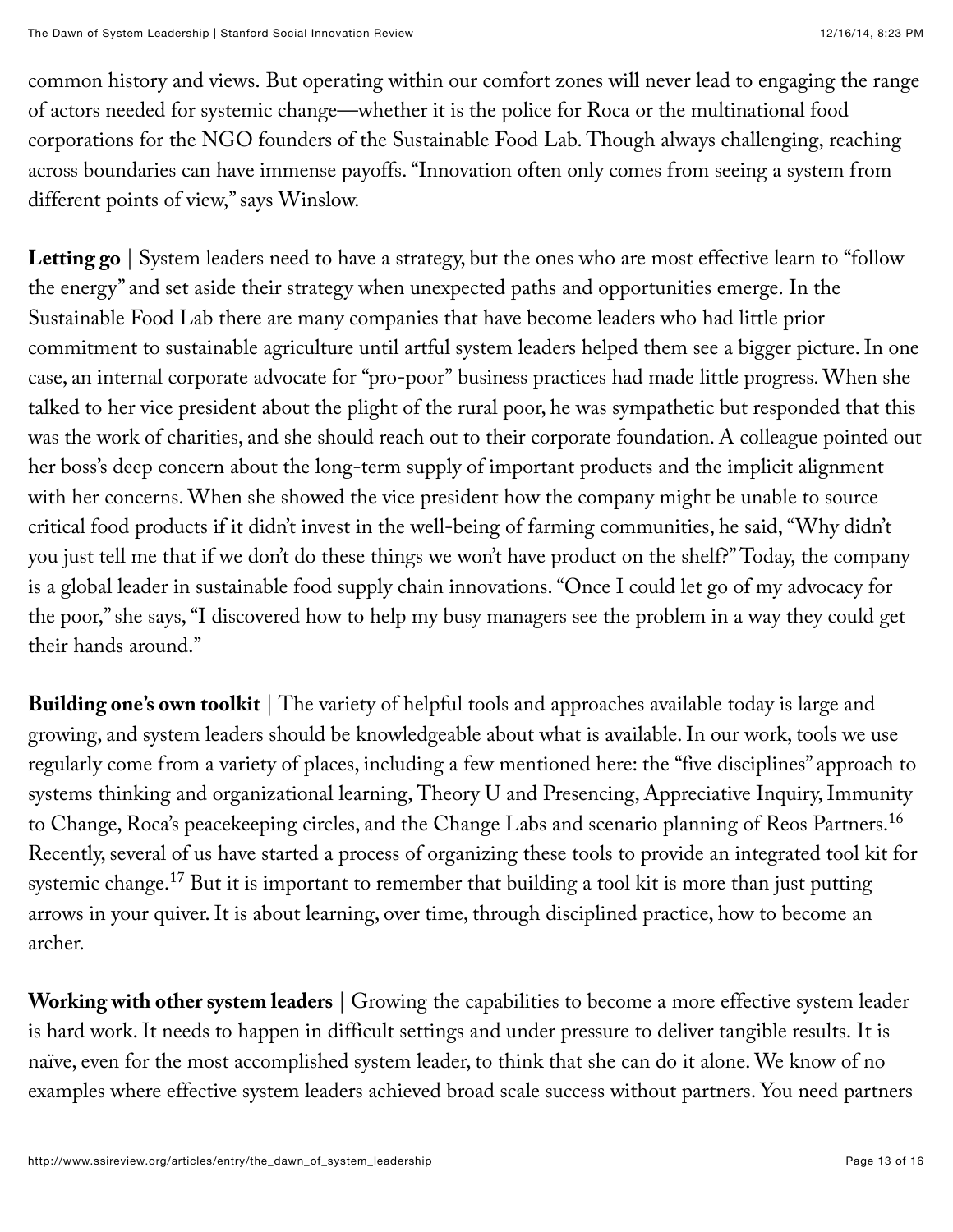who share your aspirations and challenges and who help you face difficult changes while you also attend to your own ongoing personal development—balancing task time with time for reflection, action, and silence. You need to engage with colleagues who are at different stages in their own developmental journeys. And you need help letting the unexpected emerge amid urgency and time pressure. Connecting with others who are also engaged in this journey can help lighten the load and foster the patience needed when organizations or systems seem to be changing at a slower rate than you yourself are changing.

#### **Dawn Awakening**

We believe system leadership is critical for the times in which we now live, but the ideas behind it are actually quite old. About 2,500 years ago Chinese philosopher Lao Tzu eloquently expressed the idea of individuals who catalyze collective leadership:

The wicked leader is he whom the people despise. The good leader is he whom the people revere. The great leader is he of whom the people say, "We did it ourselves."

The real question today is, Is there any realistic hope that a sufficient number of skilled system leaders will emerge in time to help us face our daunting systemic challenges? We believe there are reasons for optimism. First, as the interconnected nature of core societal challenges becomes more evident, a growing number of people are trying to adopt a systemic orientation. Though we have not yet reached a critical mass of people capable of seeing that a systemic approach and collective leadership are two sides of the same coin, a foundation of practical know-how is being built.

Second, during the last thirty years there has been an extraordinary expansion in the tools to support system leaders, a few of which we have touched on in this article. We have observed numerous instances where the strategic use of the right tool, at the right time, and with the right spirit of openness, can shift by an order of magnitude the ability of stakeholders to create collective success. With the right shifts in attention, networks of collaboration commensurate with the complexity of the problems being addressed emerge, and previously intractable situations begin to unfreeze.

Last, there is a broad, though still largely unarticulated, hunger for processes of real change. This is undoubtedly why a person like Mandela strikes such a resonant chord. There is a widespread suspicion that the strategies being used to solve our most difficult problems are too superficial to get at the deeper sources of those problems. This can easily lead to a sense of fatalism—a quiet desperation that our social, biological, economic, and political systems will continue to drift toward chaos and dysfunction. But it can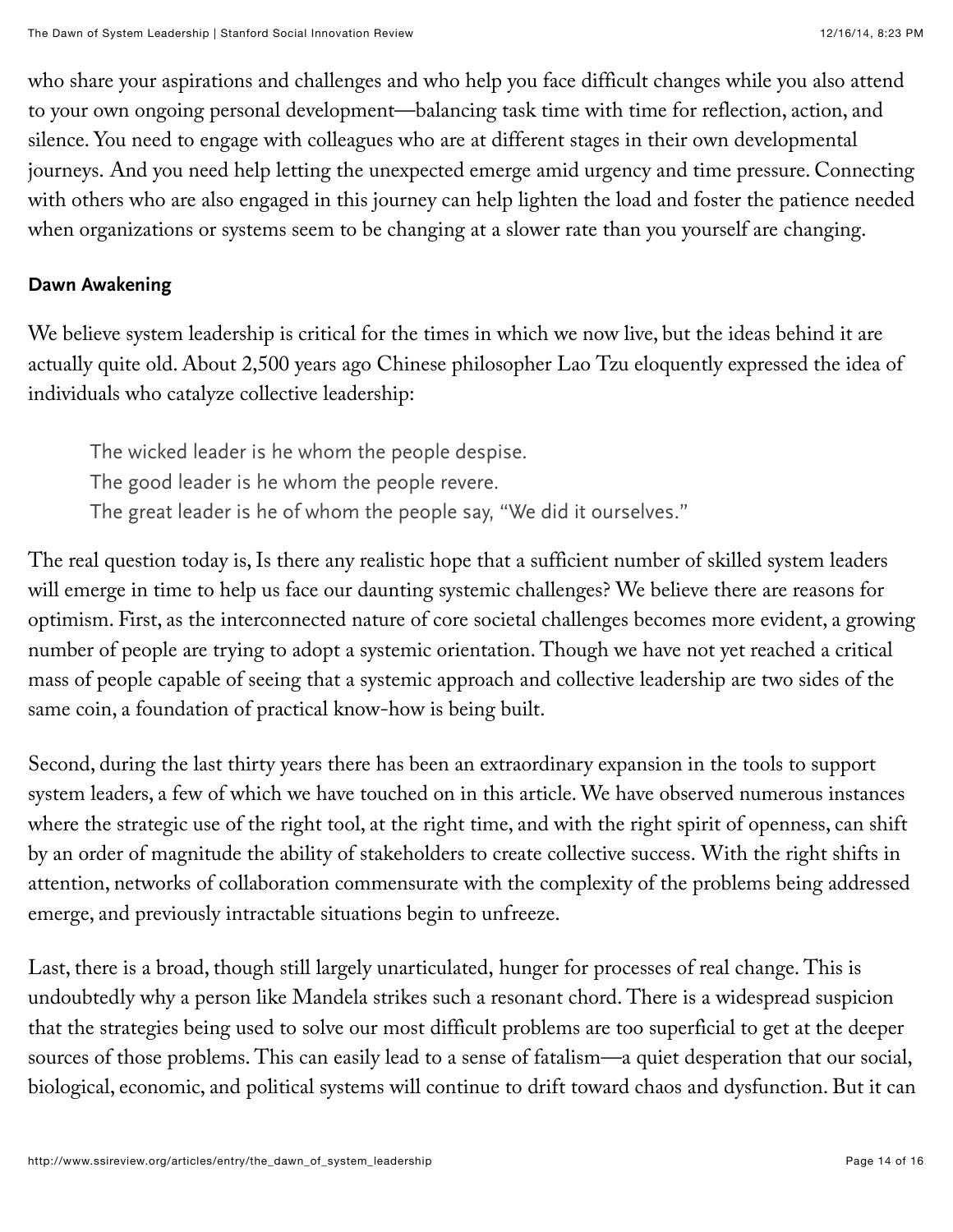also cause people to be more open to seeking new paths. Compared to even a few years ago, we find that many today are exploring new approaches that move beyond the superficial to ignite and guide deeper change. Organizations and initiatives like those described in this article have succeeded because of a growing awareness that the inner and outer dimensions of change are connected. As our awakening continues, more and more system leaders who catalyze collective leadership will emerge.

#### **Notes**

<sup>1</sup> Adam Kahane, *[Solving Tough Problems](http://www.amazon.com/Solving-Tough-Problems-Listening-Realities/dp/1576754642)*, San Francisco: Berrett-Koehler, 2004.

 $^2$  Ronald Heifetz,  $Leadership\ Without\ Easy\ Answers$ , Cambridge, Mass.: Harvard University Press, 1994. Explored in the context of social change by one of us in the article by Ronald Heifetz, John Kania, and Mark Kramer, ["Leading Boldly,](http://www.ssireview.org/articles/entry/leading_boldly)" Stanford Social Innovation Review, Winter 2004.

 $^3$  Good summaries of the systems thinking and organizational learning tools can be found in the following books: Peter Senge, Art Kleiner, Charlotte Roberts, Richard Ross, and Bryan Smith, [The Fifth Discipline Fieldbook](http://www.amazon.com/The-Fifth-Discipline-Fieldbook-Organization/dp/0385472560), New York City: Doubleday, 1994; Peter Senge, Art Kleiner, Charlotte Roberts, Richard Ross, and Bryan Smith, [The Dance of Change](http://www.amazon.com/The-Dance-Change-challenges-organization/dp/0385493223), New York City: Doubleday, [1998; and Peter Senge, Nelda Cambron-McCabe, Timothy Lucas, Bryan Smith, Janis Dutton, and Art Kleiner,](http://www.amazon.com/Schools-That-Learn-Updated-Revised/dp/0385518226) Schools that Learn, New York City: Doubleday, 2013.

 $^4$  With less than 5 percent of the world's population, the United States has more than 25 percent of the world's prison inmates, and incarceration rates are wildly uneven: according to the US Department of Justice, almost one in three African-American men can expect to go to prison in his lifetime, compared to 16 percent of Hispanics and 6 percent of whites.

 $^5$  In the pay for success program, some portion of the \$45,000 per year it costs the state to incarcerate a person goes back to Roca for reductions in prison time. If they fail to keep enough out of prison, they lose money. If they succeed, they make money, which they will use to expand the number of youths they can serve. It is a simple idea, but it has never previously been implemented on this scale. (*Boston Globe*, September, 2013).

 $^6$  <http://www.restorativejustice.org/university-classroom/01introduction/>tutorial-introduction-to-restorative-

#### justice/processes/circles

[http://www.roadmaptozero.com](http://www.roadmaptozero.com/) 7

 $^{\rm 8}$  John Kania and Mark Kramer, "[Collective Impact,](http://www.ssireview.org/articles/entry/collective_impact)" *Stanford Social Innovation Review*, Winter 2011.

 $^9$  Similar problems afflict many foundation strategies, where it has become fashionable to focus on "accountability for measurable outcomes," typically to be achieved within arbitrary time frames dictated by the foundation rather than the systemic reality of the situation at hand.

 $^{10}$  Russell L. Ackoff, "From Data to Wisdom," *Journal of Applied Systems Analysis*, 1989, vol. 16, pp. 3-9.

 $^{11}$  Of the many approaches to systems maps, we favor those that come from the system dynamics methods that help identify key causal relationships and high- versus lowleverage interventions. See Jay W. Forrester, [Collected Papers of Jay W. Forrester](http://www.amazon.com/Collected-Papers-Jay-Forrester-W/dp/1883823374), San Jose: Pegasus Communications, 1975; and John Sterman, *[Business Dynamics: Systems Thinking and Modeling for a Complex](http://www.amazon.com/Business-Dynamics-Systems-Thinking-Modeling/dp/007238915X)* World, New York City: McGraw Hill, 2000.

 $^{12}$  For more on dialogue interviews, peer shadowing, and learning journeys, see Otto Scharmer,  $Theory\ U,$  San Francisco: Berrett-Koehler, 2008, and [http://www.presencing.com](http://www.presencing.com/)

<sup>13</sup> See Senge et al., op. cit.

 $^{14}$  David L. Cooperider, Diana Whitney, and Jacqueline M. Stavros,  $Apprecative\; Inquiv\; Handbook,$  second edition, Brunswick, Ohio: Crown Custom Publishing, 2008.

<sup>15</sup> New York State Division of Criminal Justice Services (DCJS): Uniform Crime Reporting and Incident-Based Reporting System, Probation Workload System, and DCJS-Office of Court Administration Family Court JD/DF Case Processing Database. New York State Office of Children and Family Services detention and placement databases.